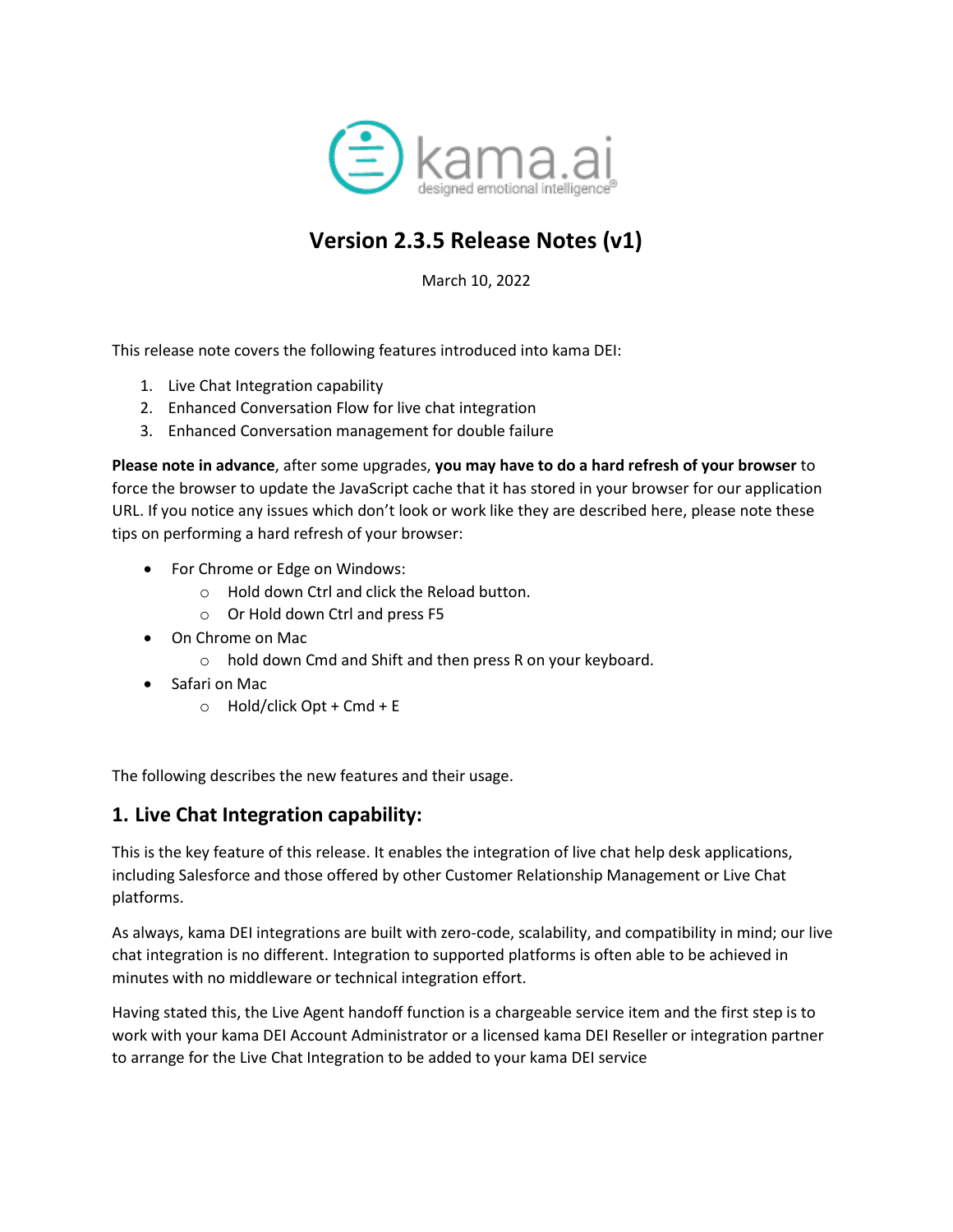Once the service is turned On for Organization and Portal, the following steps are used to enhance conversation flows to trigger Live Chat mapping and hand off conversations to your Live Agents.

Menu -> Live Agent -> Live Agent Chat Mapping



And you will be able to configure the integration parameters with the choice of the Live Chat platform REST API. The current parameters show the configuration of Salesforce Live Chat integration.

|                     | <b>  ≫ LIVE AGENT CHAT MAPPING</b>                                       |                 |  |
|---------------------|--------------------------------------------------------------------------|-----------------|--|
|                     | <b>Parameters for Live Agent API</b>                                     |                 |  |
| <b>Intent Name</b>  | Live Agent Chat                                                          |                 |  |
| <b>API Version</b>  | 1                                                                        |                 |  |
| <b>API URL</b>      | https://login.kama-dei.com:3030/https://d.la3-c2-ia4.salesforceliveagent |                 |  |
| Organization ID     | 00D5Y000002Teuy                                                          |                 |  |
| Deployment ID       | 5725Y000000Q8TM                                                          |                 |  |
| <b>Button ID</b>    | 5735Y000000Q8kw                                                          |                 |  |
| Timeout (Sec)       | 0                                                                        | <b>Inactive</b> |  |
| <b>Save Changes</b> |                                                                          |                 |  |

From the section "Mapping", you are able to configure the problem KRs you want to offer the Live Chat transfer option. Then when the problem KR is identified by kama DEI, a Live Chat transfer option will be given as one solution. You can also configure the hand off message when the Live Chat hand off succeeded.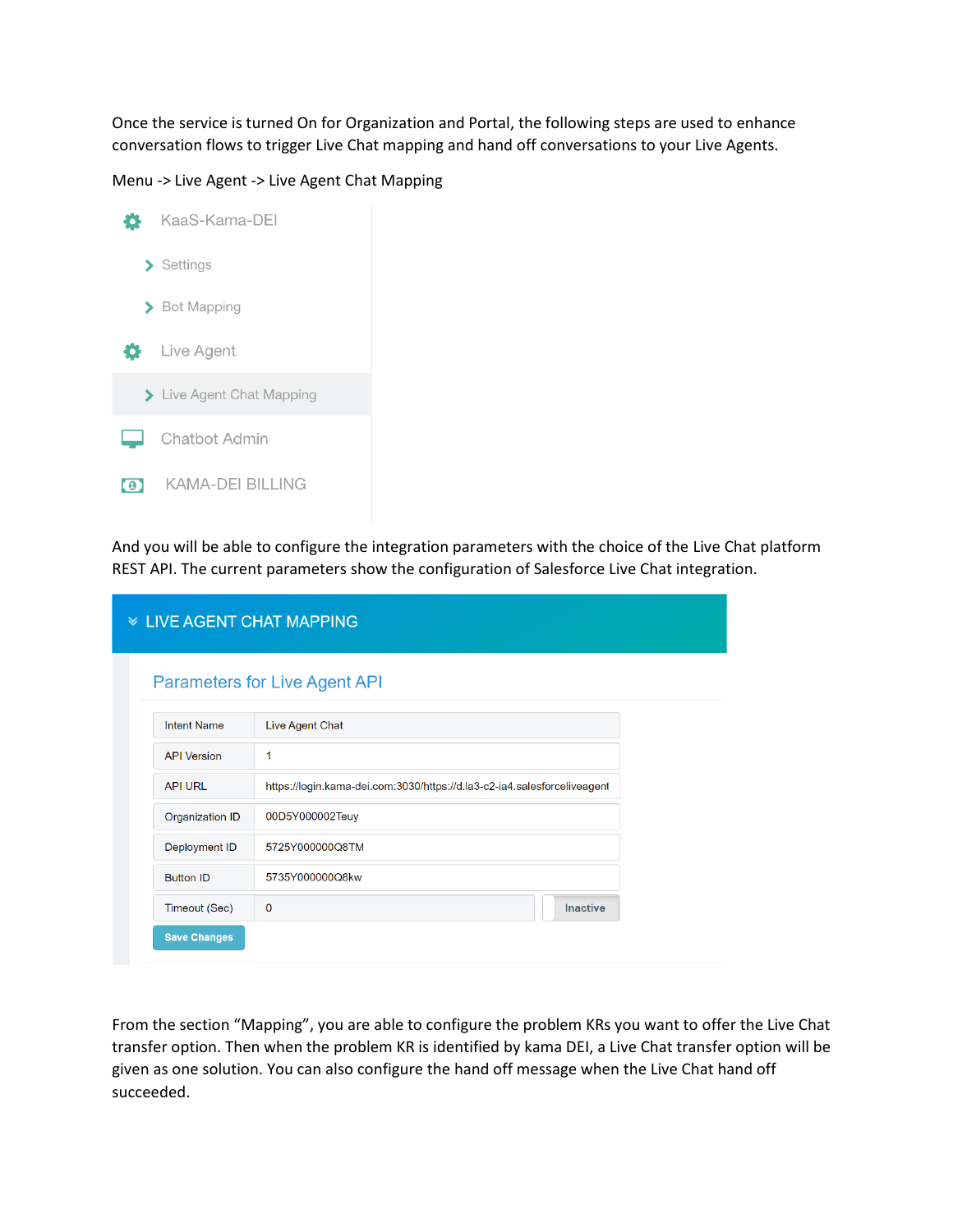| Mapping                               |                  |                         |                |  |  |  |  |  |  |
|---------------------------------------|------------------|-------------------------|----------------|--|--|--|--|--|--|
| Kama-DEI Knowledge Records            |                  |                         |                |  |  |  |  |  |  |
| <b>Knowledge Record</b>               |                  | <b>Hand Off Message</b> |                |  |  |  |  |  |  |
| person can request information on SUV | <b>Select KR</b> |                         | Û              |  |  |  |  |  |  |
|                                       |                  |                         |                |  |  |  |  |  |  |
|                                       |                  | Edit                    |                |  |  |  |  |  |  |
|                                       |                  |                         | <b>New Row</b> |  |  |  |  |  |  |
|                                       |                  |                         |                |  |  |  |  |  |  |

Once all Live Agent Mapping has been configured completely, do not forget to hit the "Publish" on the upper right side of the window to activate the mapping data.

| <b>  ≫ LIVE AGENT CHAT MAPPING</b> |                            |                                  |                                              |             |
|------------------------------------|----------------------------|----------------------------------|----------------------------------------------|-------------|
| <b>Live Agent Integration</b>      |                            |                                  | <b>Status: Unpublished</b><br><b>Publish</b> | <b>Back</b> |
| <b>Mapping Name</b>                | kama.ai live agent mapping |                                  |                                              |             |
| Organization                       | Kama.AI                    | Live Agent Integration is Active |                                              |             |
| Persona                            | N.A. Enterprise Marketer   |                                  |                                              |             |
| Portal                             | Kama.ai                    | Live Agent Integration is Active |                                              |             |

You are all set! You and your clients will be able to enjoy the best of both worlds in one convenient, integrated chat experience.

## **2. Enhanced Conversation Flow for live chat integration:**

For Live Chat initiation when a problem KR was linked to a Live Chat Mapping data, it is possible that the problem KR only has "transfer to live agent" as its solution; or the problem KR has one/multiple solutions, also with the option to "transfer to live agent". In this case, "transfer to live agent" option will be clickable when the live agent feature detects agents are available.

When kama DEI finds only one solution, "transfer to live agent", users may be frustrated that the only option is offered but not clickable in case the live agent is detected not available.

For this, the intro message can be adapted both cases to be more instructive. An example of this follows: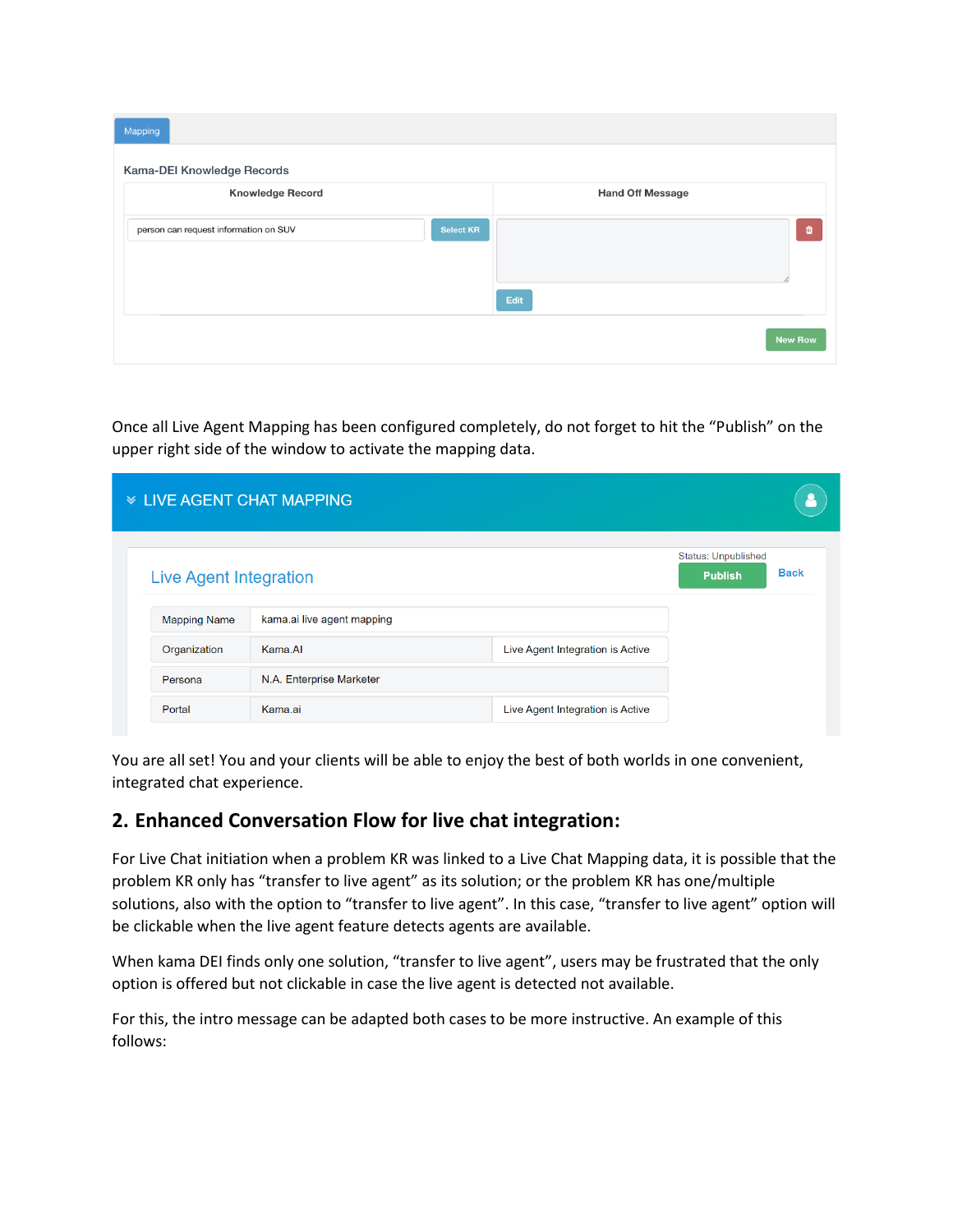**Scenario 1:** kama DEI did not find any other solution but does find live agent mapping data for the problem. **Live chat agents ARE available.**

Also, please note that kama DEI has a new standard messages for Live Agent integration which are configurable by your organization.

#### **User Input = "live agent"**

Message text sent: Please click the button below to transfer you to a live agent (customizable message).



**Scenario 2:** kama DEI does not find any other solutions but did find live agent mapping data for the problem. **Live chat agents are NOT available**

#### **User Input = "live agent"**

Note, the standard message is now by "I am trying to connect you to a live agent. Unfortunately, there is no live agent available at the moment, please try again later". (this message is customizable by your organization)